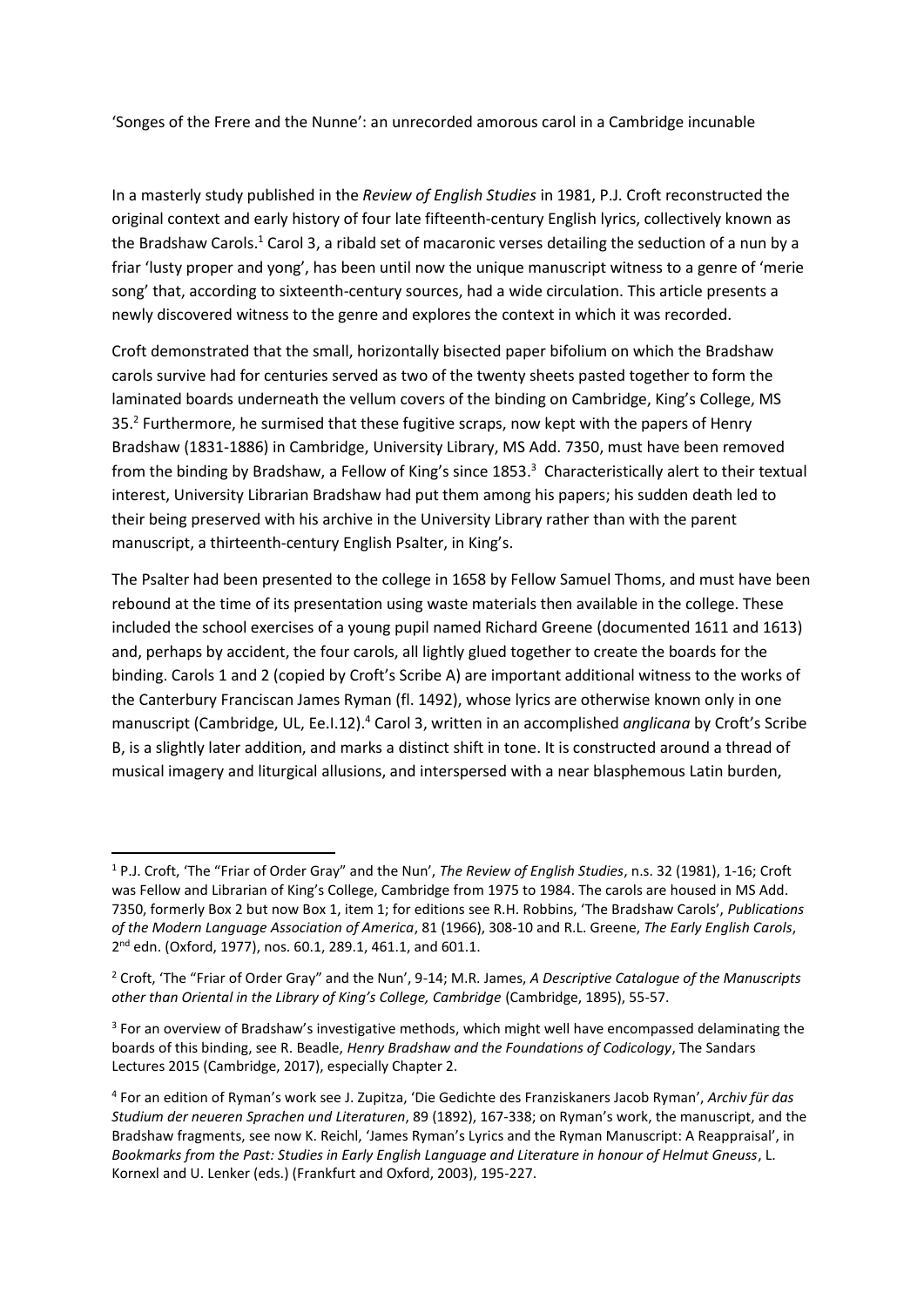Inducas, inducas in temptacionibus.<sup>5</sup> Summarized by Croft as 'an audacious anti-clerical satire whose simple tale of seduction becomes a parody of the sung liturgy, wherein the friar's lesson is answered by the nun's canticle', it is a pointed and humorous riposte to the pious verses that precede it. Carol 4, written in a less formal hand of the early sixteenth century, lacks any of the learned wit of Carol 3 and is a resolutely vernacular and vulgar romp through the theme of 'maydens' and their desire for 'podyngs'. <sup>6</sup> The presence of these carols in this collegiate binding led Croft to suggest that that the 'original "friar-and-nun" carol was composed and written down at Cambridge towards the end of the fifteenth century in the scholarly and religious foundation of Henry VI'.<sup>7</sup>

Carol 3 was accorded special attention by Croft as the only surviving manuscript example of the genre, and more recently, the editors of the *New Index of Middle English Verse* also listed the Cambridge fragments as the unique manuscript witness. <sup>8</sup> But sixteenth-century sources show how widespread it once was. In his amplified version of the *Apophthegmata* of Erasmus, Nicholas Udall (1504-1556) glossed his translation of *Fesceninus* as 'ragmans rewe' with the comment: 'There was in *Campania* a toune called Fescenium … In this toune was first inuented the ioylitee of minstrelsie, and singyng merie songes and rimes, for makyng laughter and sporte at marriages, euen like as is now vsed, to syng songes of the Frere and Nunne, with other semblable merie iestes, at weddynges, and other feastynges. And these songes or rimes (because their originall beginnying issued out of *Fescenium*) wer called in Latin *Fescennina carmina …* Which I doe here translate (according to our Englishe prouerbe) a ragmans rewe, or, a bible. For so dooe we call a long ieste, that railleth on any

<sup>8</sup> *NIMEV* 3543.55.

1

<sup>&</sup>lt;sup>5</sup> Croft, 'The "Friar of Order Gray" and the Nun', pp. 15-16 gives an accurate edition of this carol in which the use of musical imagery is fully evident for the first time.

<sup>6</sup> *Middle English Dictionary*: 'poding (n.) (a) *Cook.* A kind of sausage; the neck of an animal filled with stuffing; a filling or stuffing; also, tripe; ?also, haggis; also *fig*'. On the two poems see J. Boffey and A.S.G Edwards, *A New Index of Middle English Verse* (London, 2005) (henceforth *NIMEV*), nos. 3543.55 (Carol 3) and 1344.5 (Carol 4), and the *Digital Index of Middle English Verse* (henceforth *DIMEV*), nos. 5593 (Carol 3) and 2248 (Carol 4): http://www.dimev.net/index.html

<sup>7</sup> Croft, 'The "Friar of Order Gray" and the Nun', p. 15. F.J. Furnivall wrote to Bradshaw at least twice to encourage him to send copies of the carols for publication, even offering him the chance to publish anonymously (Cambridge, UL, MS Add. 8916/A71/58, letter dated 13 May 1871, mentioning 'those 2 poems from the binding of the King's MS'; Cambridge, UL, MS Add. 8916/A74/123, letter dated 6 November 1874: 'Will you let me have copies of those two *free* [my emphasis] poems of your Coll. Libr. which used to be in one of your Drawers? I'm going to print a few later ones with which they'd go, & should like to see 'em in type. (I shouldn't mention your name)'. Note that Furnivall had recently edited, as a separate fascicule, the 'Loose and Humorous Songs' in the seventeenth-century manuscript of English verse on which Bishop Thomas Percy had partly based his *Reliques of English Poetry* (1765) (*Bishop Percy's Folio Manuscript,* edited by John W. Hales and Frederick J. Furnivall, 3 vols. (London, 1867-1868), vol. 3, part 4)*.* Despite Bradshaw noting in his letterbook for 7 November: 'Send King's MS Curiosity to the printer' (Cambridge, UL, MS Add. 2592(5)/1078, fol. 77v), the 'free' subject matter of the two poems must have made him wary of publication. (I am grateful to Richard Beadle for these references).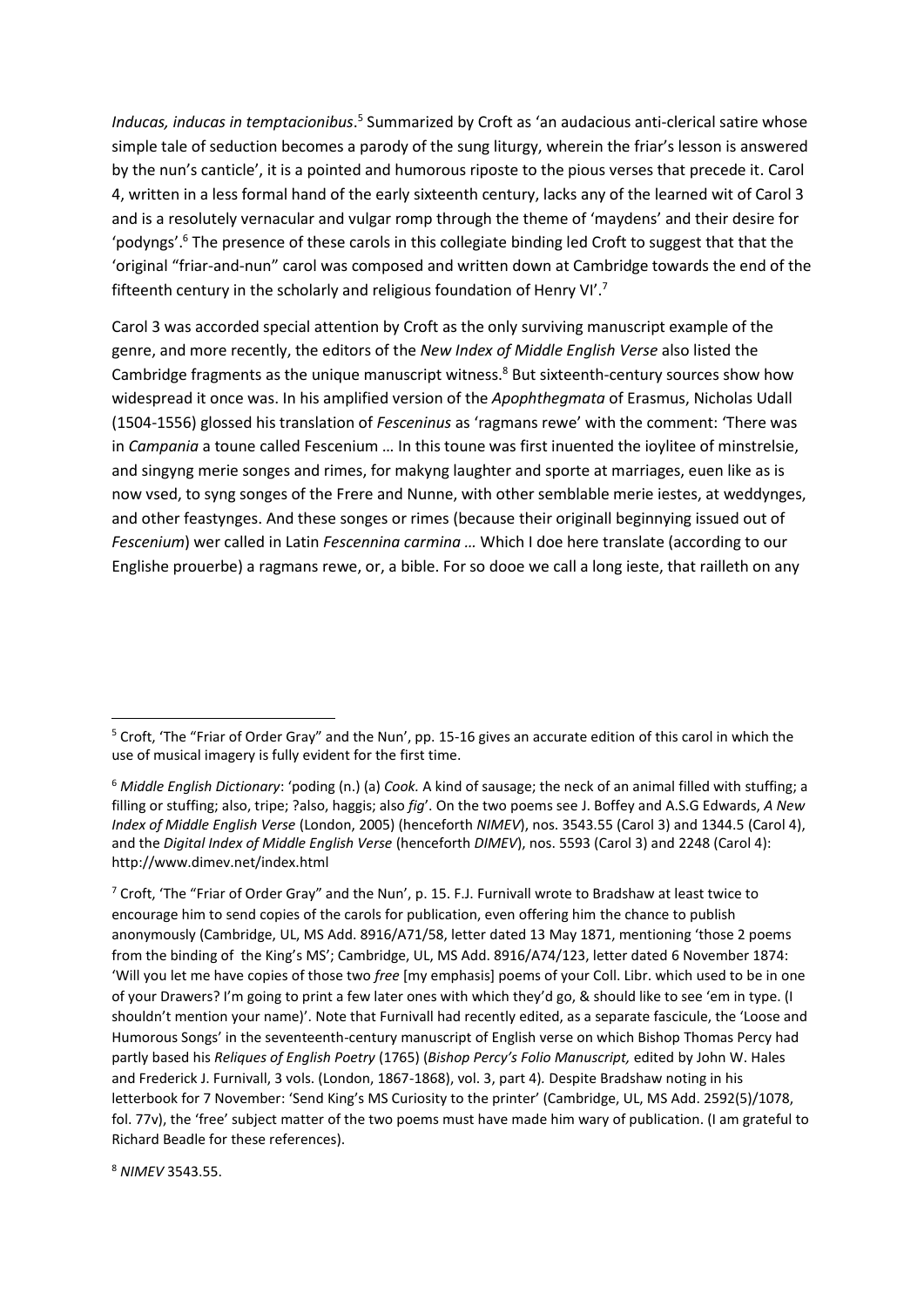persone by name, or toucheth a bodies honestee somewhat nere'.<sup>9</sup> Croft also noted that the existence of this genre made sense of a puzzling allusion in Shakespeare's *Taming of the Shrew*, IV.1, where Petruccio sings a 'snatch from a lost ballad' ('It was the Friar of Orders gray / As he forth walked on his way'), no doubt readily recognisable to Shakespeare's audience and intended to prompt a round of raucous laughter. Moreover, as both Robbins and Croft pointed out, a single trace of this oral tradition survives in print, in the *Christmas Carols Newly Imprynted* published by Richard Kele between 1542 and 1546. This collection has itself survived in only one copy, now in the Huntington Library. The Kele verses represent a much simplified working of the theme, entirely devoid of learned allusions, and with Latin confined solely to the repeated burden, *Inducas /In temptationibus*. 10

Put simply, what appears to have been a widely enjoyed and familiar tradition of bawdy songs about the stock characters of the Friar and the Nun, seems to have come down to us in a single bifolium of binding waste (as Bradshaw Carol 3) and in a vanishingly rare mid-sixteenth-century printed edition. However, we can now add one further witness, itself an almost equally ephemeral survival. It is written on the flyleaf of a Bible that was printed in Naples in 1476 and imported to England in the late fifteenth century; it has been in the Old Library at Queens' College, Cambridge since at least 1827 and probably much earlier.

Queens' College, C.4.11 is a copy of the Latin Vulgate, with prefatory letters between Thomas Taqui and Biagio Romero, printed in Naples by Mathias Moravus in 1476.<sup>11</sup> It must have arrived in England soon after printing, as the dentate pen-flourishing added by hand to two of the dark pink major initials is typical of English limners' work (second leaf, printed signature *ai*, for the prologue of St Jerome (*Ep* 53, to Paulinus), and fol. t7r, for the Psalms; in addition, there are undecorated initials in dark pink for book divisions, in red for prologues, introductory texts and chapters, and red paraph marks for printed running titles and rubrics). The Bodleian Library copy of this edition was also in the hands of an English reader in the late fifteenth century, the gift of Lady Margaret Capell (daughter of

1

<sup>9</sup>*Apophthegmata* IV.34; quotation taken from *The Apophthegmes of Erasmus translated into English by Nicholas Udall, literally reprinted from the scarce edition of 1564* (Boston, 1877), 274; Udall selected, translated, glossed and amplified parts of Erasmus's text. In her study of Udall's drama *Ralph Roister Doister* (c. 1550-53), Carla Mazzio helpfully glosses 'bible' in this context as 'babble', abbreviated from 'bybbel bable' (C. Mazzio, *The Inarticulate Renaissance: Language Trouble in an Age of Eloquence* (Philadelphia, 2009), 64).

<sup>10</sup> This carol, 'The nunne walked on her prayere' (*DIMEV,* no. 5426; edited at Robbins, 'The Bradshaw Carols', 308, n.8), is part of the second collection that makes up the *Christmas Carols Newly Imprynted*, reproduced in facsimile from the Huntington copy by E. Bliss Reed, *Christmas Carols Printed in the Sixteenth Century* (Cambridge, Mass., 1932), no. [19].

<sup>&</sup>lt;sup>11</sup>ISTC ib00545000. Printed on paper, Folio, 333 x 232 mm, 454 fols., with a nineteenth-century binding of polished calf over pasteboards: see T.H. Horne, *[A Catalogue of the Library of the College of St. Margaret and](https://catalog.hathitrust.org/Record/001165885)  St. [Bernard, commonly called Queens'](https://catalog.hathitrust.org/Record/001165885) College*, 2 vols. (London, 1827), I, 13; F.G. Plaistowe, *Early Printed Books to the Year 1500 in the Library of Queens' College, Cambridge* (Cambridge, 1910), no. 23; A.E. Andriolo and S. Reynolds, *Illuminated Manuscripts and Incunabula in Cambridge: Part V: Incunabula. Books Printed in Italy before 1501* (Turnhout and London, 2017), no. 149. I have been unable to identify it in the Queen's College Donors Book [\(https://issuu.com/03776/docs/qunsdonors?pageNumber=2\)](https://issuu.com/03776/docs/qunsdonors?pageNumber=2). For further details of this Naples edition see M. Fava and G. Bresciano, *La Stampa a Napoli nel XV secolo*, 2 vols. (Leipzig, 1912), I, 59-63 and II, no. 110.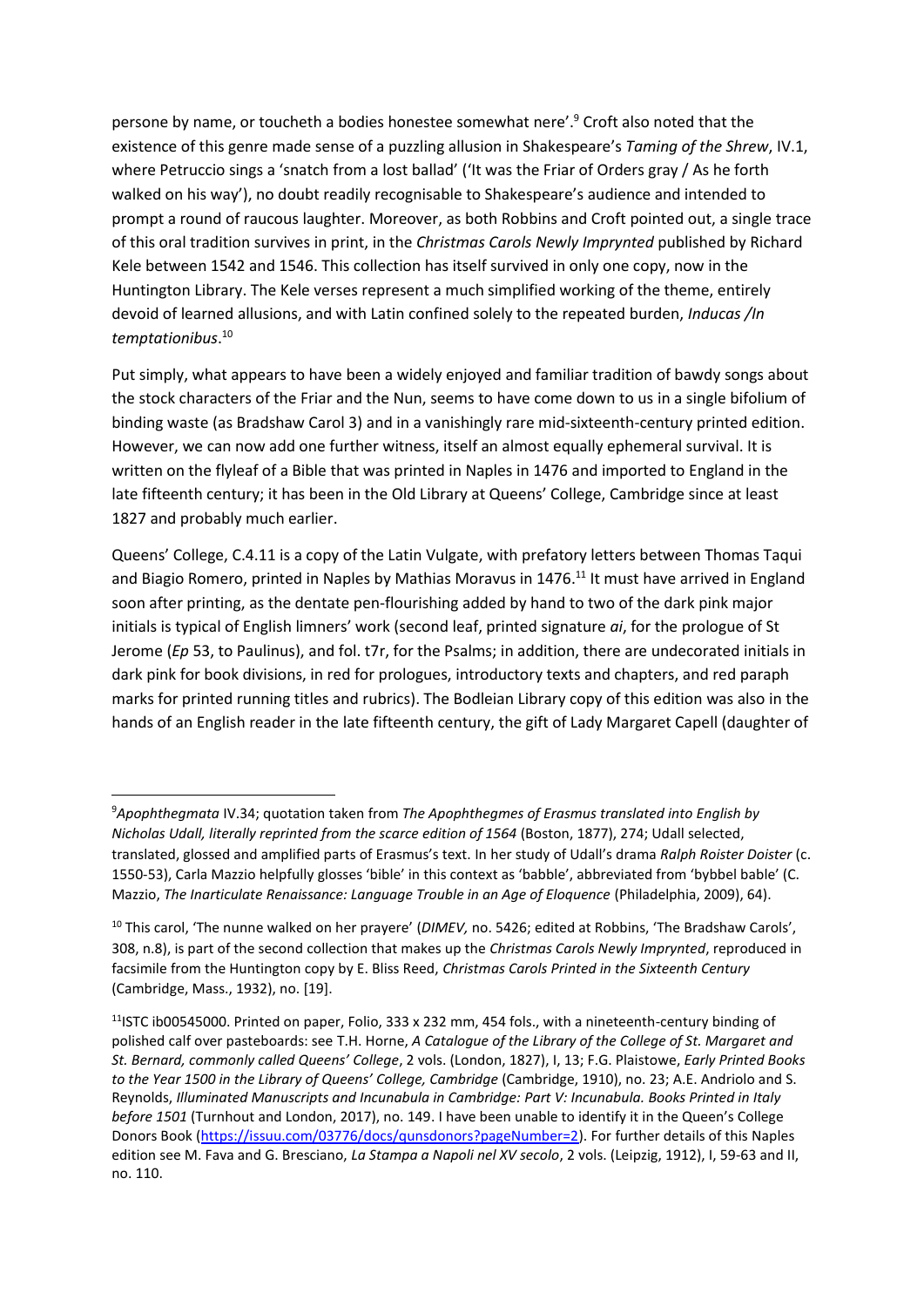Sir Thomas Arundell) to Roger Philpot, Fellow of Winchester College (fl. 1497-1501).<sup>12</sup> In the Queens' copy, there are several annotations in English hands of the late fifteenth and early sixteenth centuries, the most substantial of which is a set of verses in English with a Latin burden. Headed *Inducas in temptacionibus*, the text has been copied and carefully set out on the front flyleaf in an early sixteenth-century cursive hand. Although it has been heavily scored through, the text is easily recoverable. There are no notable dialectal features and very minor use of contractions (signalled here by italics). The presence of bracketing at the end perhaps suggests that the final two lines are to be repeated to round off the song:

Inducas in temptac*i*o*n*ib*us*

The Nonne layd hyr downe to slepe

Inducas

And the Freer at hyr fete

In temptac*i*o*n*ib*us*

## The Freer toke the Nonne by the toe

Inducas

And said that he wold further goe

In temptac*i*o*n*ib*us*

## The Freer toke the Nonne by the knee

Inducas

I am not farre from the place where I shuld be

In temptac*i*o*n*ib*us*

The Freer toke the Nonne by the thyghe

Inducas

**.** 

And sayd good sporte was very nyghe .}

In temptac*ionibus* .}

<sup>12</sup> Oxford, Bodleian Library, Auct. M.2.2, inscription probably in Philpot's hand (fol. 2z7v): *Istum librum habemus ex dono matrone mee Margarete Capell, uxoris Willelmi Capell, Armigeri, filie Thome Arundell militis*: http://incunables.bodleian.ox.ac.uk/record/B-254.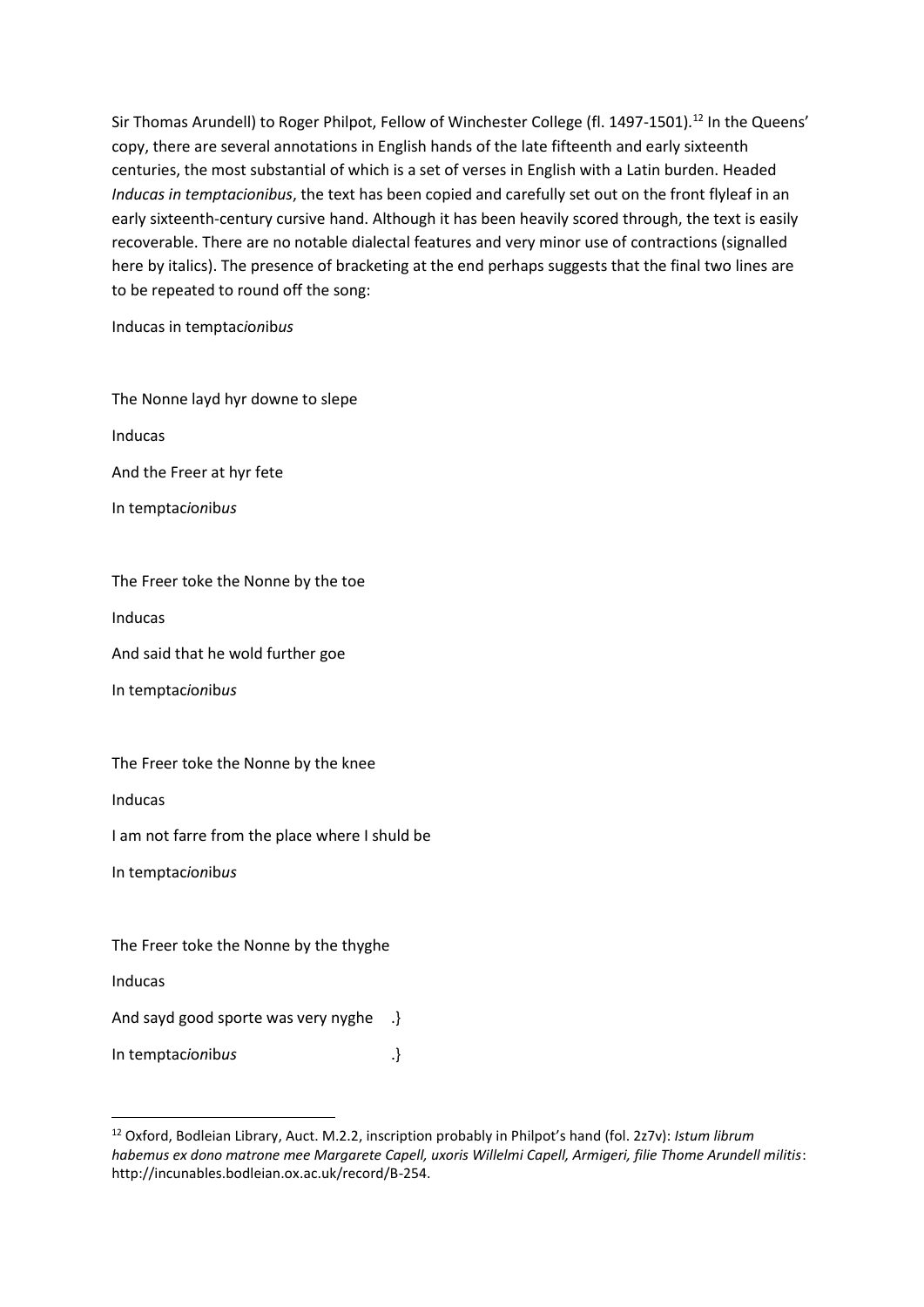This hitherto unrecorded 'vulgarization' – to use Croft's term - of the Friar and Nun topos, is analogous to but entirely independent of the text printed by Richard Kele in the 1540s, and lacks the more or less regular metre of both the Kele and Bradshaw versions. In distinction to the unifying liturgical and musicological imagery of Bradshaw Carol 3, this joyfully anti-clerical, vernacular riff on the theme has a narrative structure that is, so to speak, entirely corporeal, moving from toe, to knee, to thigh. As with both other surviving versions, the Latin burden - with its inversion of the Pater Noster's 'lead us not into temptation' - gives the frisson of a near blasphemous proclamation, but in this case can at least be construed as following on from the English verse.

Although this is the second surviving manuscript of a poem constructed around this gratifyingly permutable theme, it is palaeographically very distinct from Bradshaw's Carol 3, and is written in a later and much less formal hand (though with a higher grade script employed for the Latin burden). In fact, on grounds of date, script, and degree of formality, is much closer to Bradshaw's Carol 4, similarly vernacular and similarly vulgar in tone. Moreover, unlike the formally written Carols 1-3, Bradshaw Carol 4 has been crossed through, and the Queens' carol blotted out, by later, disapproving readers. $^{13}$ 

Other inscriptions in this Naples Bible allow us to reconstruct something of the social and political milieu in which this carol was sung, and written down.<sup>14</sup> One long, but aggressively inked-over note in the upper margin of the second leaf, has resisted even near infra-red imaging, but the name popye, a Norfolk family, remains legible.<sup>15</sup> More helpful is an inscription in another sixteenth-century hand on the verso of the final text leaf, proudly stating the names of two other early owners, Dorothy Cowper, widow of William Cowper Esquire, and George Frevyle (Freville)( fol. 2z8v): *Iste liber p*[er]*tinet ad Georg*[iu]*m Freuyle m*[?] *iure dorothæ uxoris sue et ante uxoris Will*[ielm]*i Cowper defuncti Ar*[miger]*i*. <sup>16</sup> Lower down the page, in a very similar hand, is written: *xviii fote be a rodd of wood/and clx rodds make an acre. And xvi fote do be a rodde of londe pasture and medowe*. Though seemingly unrelated, these two notes witness to a set of inter-related contemporary concerns, and in turn reflect back on what may have become for some later audiences the '"merie" anti-Catholicism' of the carol.<sup>17</sup>

**.** 

<sup>13</sup> A note in another English hand of similar date, in blacker ink, added beneath the carol, reads: *tercio die octobris circa horam noctis nonam*, but it is unclear whether this is related to the occasion of singing or writing down the carol, or is entirely unrelated.

<sup>&</sup>lt;sup>14</sup> There is sporadic annotation in a number of English hands of the late fifteenth/early sixteenth century, mostly short, summary glosses, or numbers dividing chapters into sections; some have been trimmed when the book was rebound.

<sup>&</sup>lt;sup>15</sup> I am very grateful to my colleague Paola Ricciardi, Conservation Scientist at the Fitzwilliam Museum, for undertaking imaging in two spectral windows in the near-infrared region: 800-1000 nm and 1500-1700 nm. In both cases, the original and the over-written inks could not be distinguished from one another. X-ray fluorescence analysis revealed that they are both ferro-gallic inks; the only significant difference (which unfortunately does not influence the ink's appearance in the near-infrared range) is the amount of zinc present in the inks.

<sup>&</sup>lt;sup>16</sup> I am grateful to Jacky Cox and Elisabeth Leedham-Green for advice about this inscription.

<sup>17</sup> Formulation taken from Mazzio, *The Inarticulate Renaissance*, 64.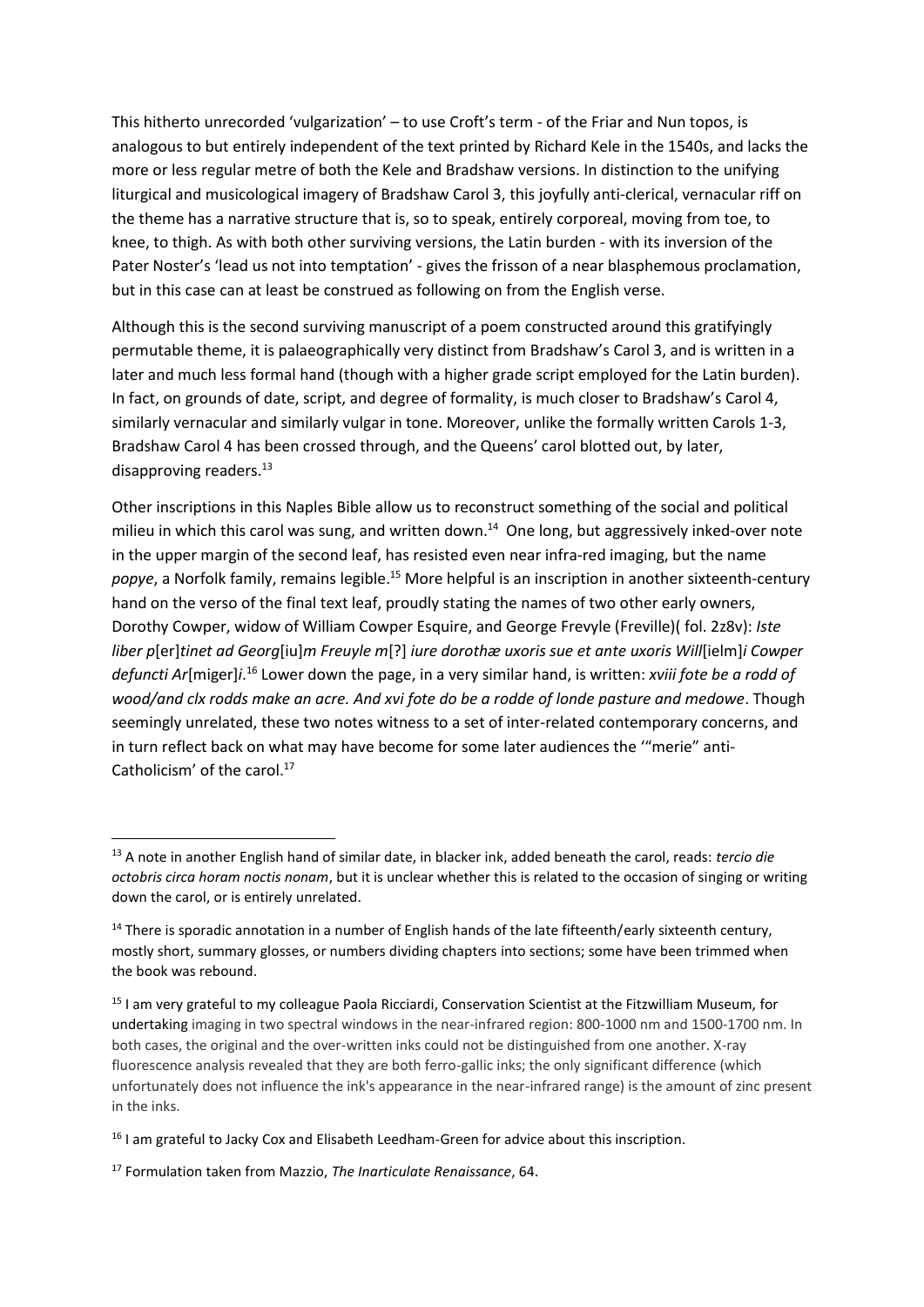William Cowper owned land in Lincolnshire and south Buckinghamshire, and was lord of the lesser of two manors at Boveney (a couple of miles further west along the Thames from Eton).<sup>18</sup> At his death in 1544, he left to his widow Dorothy his mansion, two-thirds of the land and a farm at Boveney, as well as control during her lifetime of his properties in Lincolnshire.<sup>19</sup> Five years later, Dorothy married the Cambridge lawyer George Freville (*c*. 1502-1579), and the following year, agreement was reached that the Boveney lands should be transferred to her new husband.<sup>20</sup> His ex-libris suggests that he was similarly keen to assert his lawful right (*iure*) to ownership of his wife's bible.

Freville was the second son of Robert Freville, of a family long established at Little Shelford near Cambridge. With only a small annuity at his disposal, Freville - like many of his contemporaries carefully deployed his legal training, judicious marriage, and the strategic acquisition of land and patronage to advance and secure his position during the turbulent years of the mid-sixteenth century. Educated at Cambridge (possibly Peterhouse) and Barnards Inn, and a member of the Middle Temple (by 1553), his career was promoted by Sir William Paget (1505/6-1563), secretary to Henry VIII and Chancellor of the Duchy of Lancaster.<sup>21</sup> Paget's patronage placed Freville as a JP for Cambridgeshire in 1539, as MP for Preston in 1547, as counsel to the Duchy of Lancaster in 1548, and Deputy High Steward of Cambridge University in 1549.<sup>22</sup> According to Sir John Baker, Freville 'acted as legal advisor and steward to Peterhouse and other colleges', and in 1553 he was appointed Recorder of Cambridge. Hard-headed even about his own family's ancestral property, in 1556 he sold off the manor of Little Shelford, which his nephew had been forced to grant him with a reversion to himself. Along with other fellow lawyers, he was a trustee in Sir William Paget's will, tasked with managing his estates such that all Paget's debts should be paid. Paget signed and sealed his will on the 9 November 1560; a week later on 15 November, he transferred the manor of Parlaunt-Park (only about 6 miles to the west of Boveney) to Freville.<sup>23</sup> Under Elizabeth I, he was appointed a Baron of the Exchequer (3<sup>rd</sup> Baron, 1559, 2<sup>nd</sup> Baron, 1564), and soon after Dorothy's

**.** 

<sup>22</sup> R. Somerville, *History of the Duchy of Lancaster*, 2 vols. (London, 1953), I, 455.

<sup>18</sup> 'Parishes: Burnham with Lower Boveney', in *A History of the County of Buckingham: Volume 3*, ed. William Page (London, 1925), 165-184: *British History Online* http://www.british-history.ac.uk/vch/bucks/vol3/pp165- 184 [accessed 20 June 2017].

<sup>&</sup>lt;sup>19</sup> London, The National Archives (henceforth TNA), PRO, PROB/11/30, fol. 32r.

<sup>20</sup> A.W. Franks, 'The genealogical history of the Freville family', *Cambridge Antiquarian Society Quarto Publications,* series 1, 14, (Cambridge, 1848), 28-29, where Dorothy is recorded in the pedigree ([31]) as having been buried at Shelford in 1568; an excellent summary of Freville's career can be found at: [http://www.historyofparliamentonline.org/volume/1509-1558/member/freville-george-1502-79.](http://www.historyofparliamentonline.org/volume/1509-1558/member/freville-george-1502-79) According to footnote 321 of the source detailed in n.15, the transfer of land was recorded in the Feet of Fines for Buckinghamshire, Hilary 3 Edward VI: record at TNA, CP 25/2/55/396/3/4EDWVIHIL.

<sup>21</sup> J. Venn and J.A. Venn, *Alumni Cantabrigienses* (Cambridge, 1922), Part I, vol. 2, 180; see also J. Bruce Williamson, *The Middle Temple Bench Book being a Register of the Middle Temple from the Earliest Records to the Present Time*, 2nd edn (London, 1937), 7, 72. For Paget see Sybil M. Jack, 'Paget, William, first Baron Paget (1505/6–1563)', *ODNB*, online edn, January 2008: http://www.oxforddnb.com/view/article/21121, accessed 18 May 2017]; doi:10.1093/ref:odnb/21121.

 $^{23}$  For Paget's last will and testament, proved 1 July 1563, see TNA, PRO, PROB 11/46, fols. 210r–211v, downloaded 18 May 2017. For the land transfer, see Feoffment of Manor of Parlaunt, messuage and tenement in Langley Marish, Lord William Paget to George Freville (Aylesbury, Centre for Buckinghamshire Studies, D 25/120).